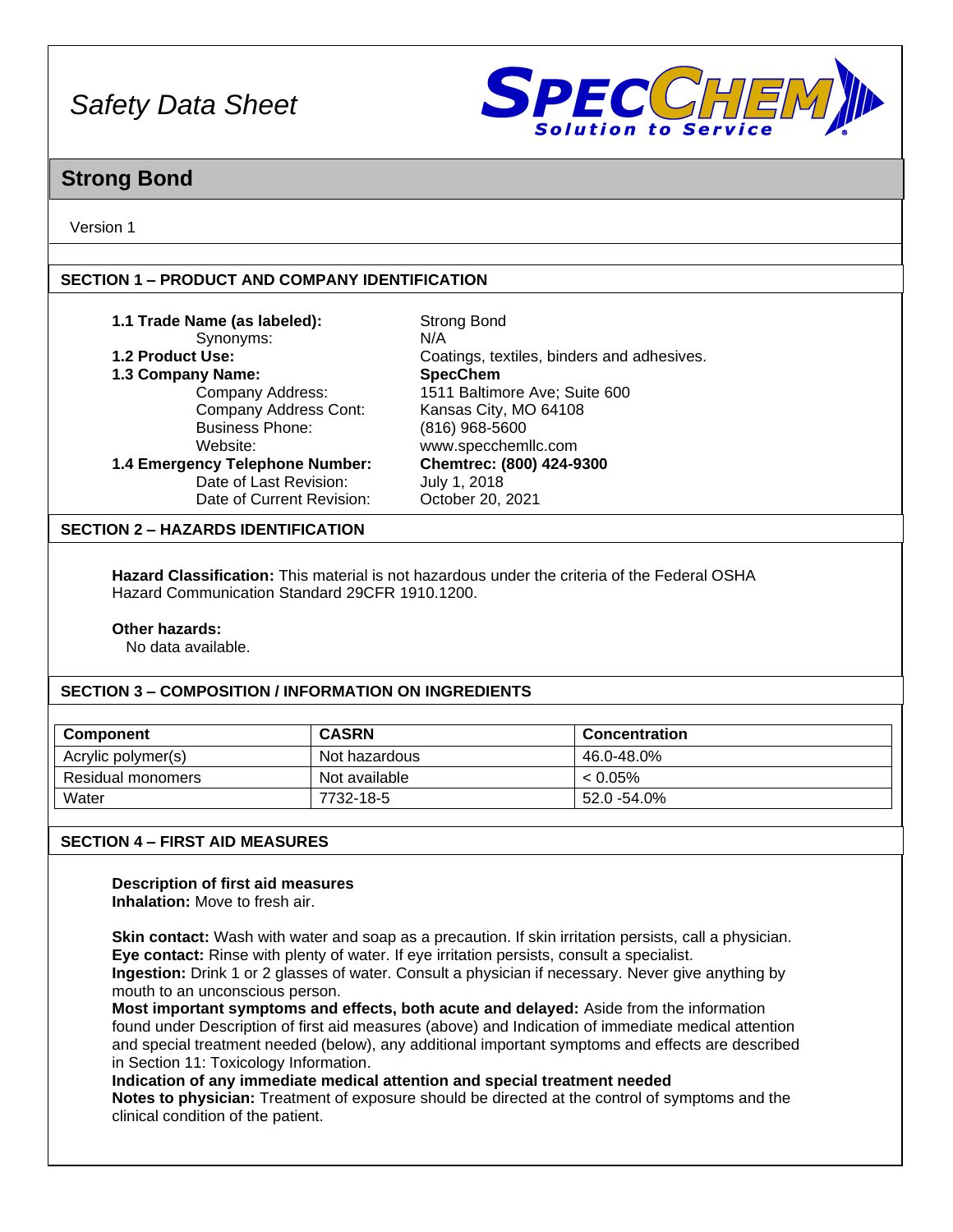

## **Strong Bond**

Version 1

### **SECTION 5 – FIRE FIGHTING MEASURES**

**Suitable extinguishing media:** Use extinguishing media appropriate for surrounding fire. **Unsuitable extinguishing media**: no data available

**Special hazards arising from the substance or mixture Hazardous combustion products**: no data available

**Unusual Fire and Explosion Hazards:** Material can splatter above 100C/212F. Dried product can burn.

**Advice for firefighters**

**Fire Fighting Procedures:** no data available

**Special protective equipment for firefighters:** Wear self-contained breathing apparatus and protective suit.

### **SECTION 6 – ACCIDENTAL RELEASE MEASURES (STEPS FOR SPILLS)**

**Personal precautions, protective equipment and emergency procedures:** Use personal protective equipment. Keep people away from and upwind of spill/leak. Material can create slippery conditions.

**Environmental precautions:** CAUTION: Keep spills and cleaning runoff out of municipal sewers and open bodies of water.

**Methods and materials for containment and cleaning up:** Contain spills immediately with inert materials (e.g., sand, earth). Transfer liquids and solid diking material to separate suitable containers for recovery or disposal.

### **SECTION 7 - HANDLING AND STORAGE**

**Precautions for safe handling:** Avoid contact with eyes, skin and clothing. Wash thoroughly after handling. Keep container tightly closed. Do not breathe vapors, mist or gas.

**Conditions for safe storage:** Keep from freezing - product stability may be affected. STIR WELL BEFORE USE.

**Storage stability**

**Storage temperature:** 1 - 49 °C (34 - 120 °F)

Other data: Monomer vapors can be evolved when material is heated during processing operations. See SECTION 8, for types of ventilation required.

### **SECTION 8 – EXPOSURE CONTROLS / PERSONAL PROTECTION**

### **Control parameters**

Exposure limits are listed below, if they exist.

### **Exposure controls**

**Engineering controls:** Use local exhaust ventilation with a minimum capture velocity of 100 ft/min. (0.5 m/sec.) at the point of vapor evolution. Refer to the current edition of Industrial Ventilation: A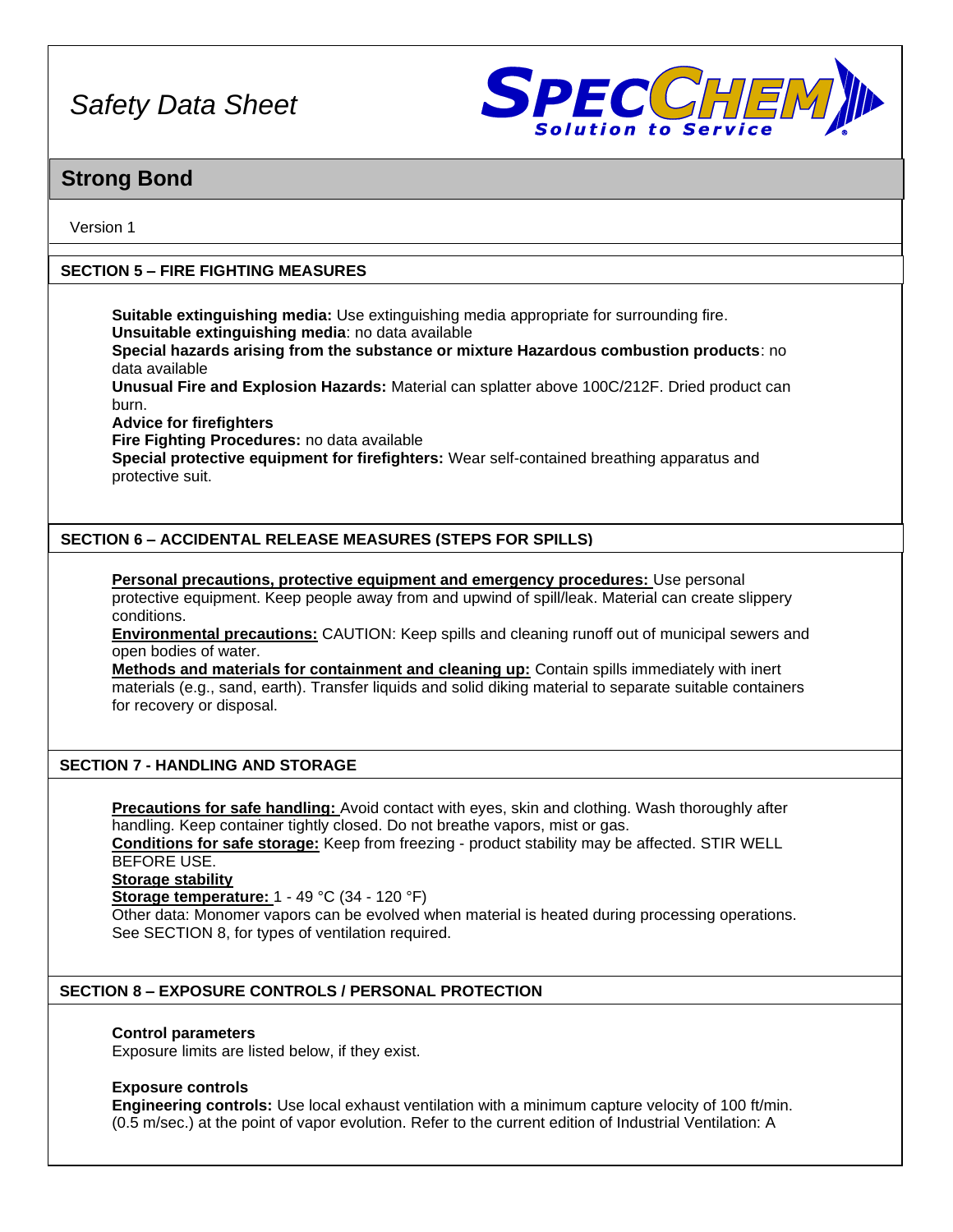

## **Strong Bond**

### Version 1

Manual of Recommended Practice published by the American Conference of Governmental Industrial Hygienists for information on the design, installation, use, and maintenance of exhaust systems.

**Protective measures:** Facilities storing or utilizing this material should be equipped with an eyewash facility.

#### **Individual protection measures**

**Eye/face protection**: Safety glasses with side-shields Eye protection worn must be compatible with respiratory protection system employed. **Skin protection**

**Hand protection:** The glove(s) listed below may provide protection against permeation. (Gloves of other chemically resistant materials may not provide adequate protection): Neoprene gloves

**Respiratory protection:** A respiratory protection program meeting OSHA 1910.134 and ANSI Z88.2 requirements or equivalent must be followed whenever workplace conditions warrant a respirator's use. None required under normal operating conditions. Where vapors and/or mists may occur, wear a properly fitted NIOSH approved (or equivalent) half-mask, airpurifying respirator. Air-purifying respirators should be equipped with NIOSH approved (or equivalent) organic vapor cartridges and N95 filters. If oil mist is present, use R95 or P95 filters**.**

### **SECTION 9 – PHYSICAL AND CHEMICAL PROPERTIES**

### **Appearance**

**Physical state**: liquid **Color**: Milky white **Odor:** acrylic-like **Odor Threshold:** no data available **pH:** 9.3 - 10.2 **Melting point/range:** 0 °C ( 32 °F) Water **Freezing point:** no data available **Boiling point:** (760 mmHg) 100 °C ( 212 °F) Water **Flash point:** Noncombustible **Evaporation Rate (Butyl Acetate = 1):** <1 Water **Flammability (solid, gas):** Not Applicable **Lower explosion limit:** Not applicable **Upper explosion limit:** Not applicable **Vapor Pressure:** 17 mmHg at 20 °C (68 °F) Water **Relative Vapor Density (air = 1):** <1 Water **Relative Density (water = 1):** 1.0 - 1.2 **Water solubility:** Dilutable **Partition coefficient n-octanol/water:** no data available **Auto-ignition temperature:** Not applicable **Decomposition temperature:** no data available **Dynamic Viscosity:** 10 - 60 mPa.s **Kinematic Viscosity:** no data available **Explosive properties:** no data available **Oxidizing properties:** no data available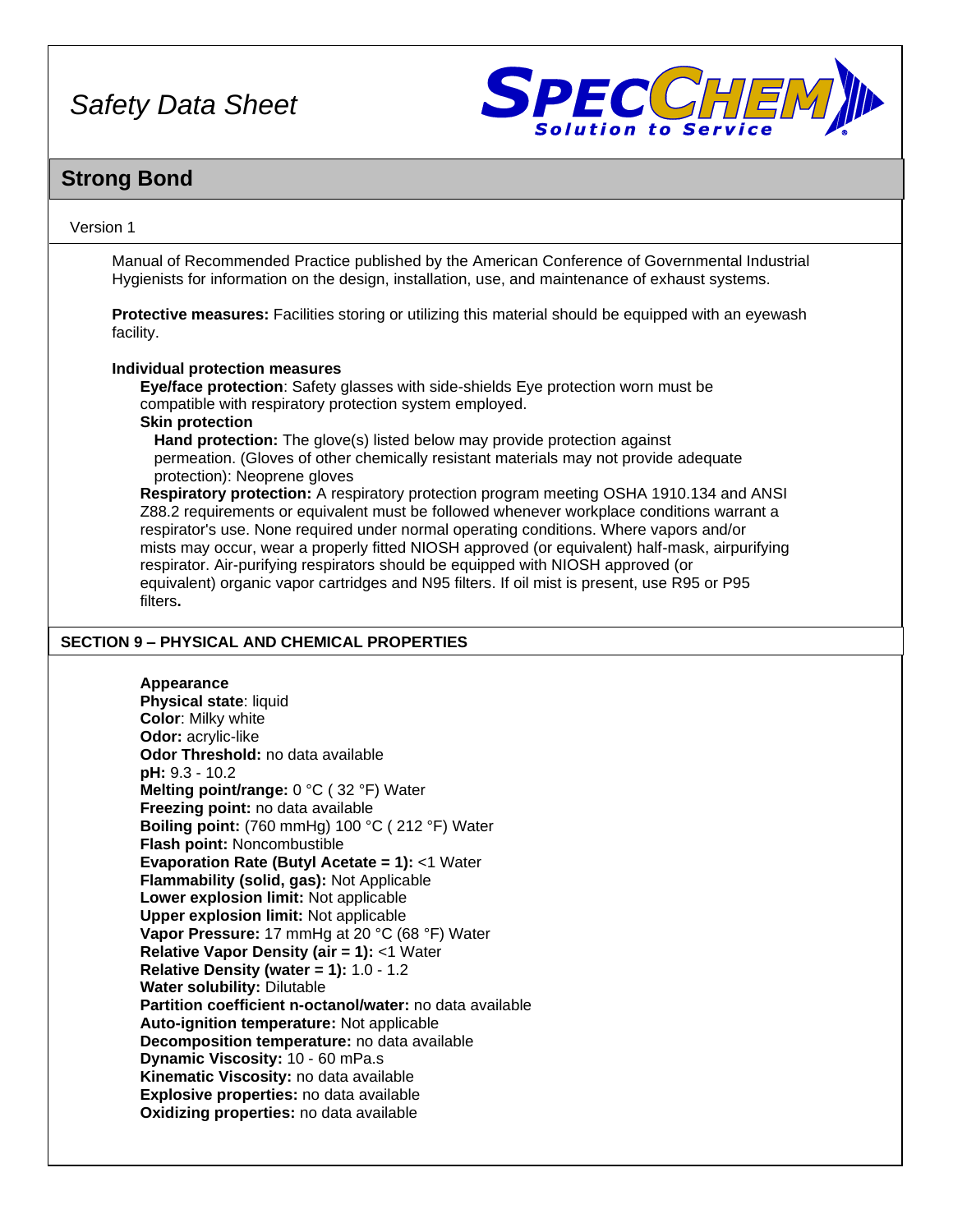

### **Strong Bond**

### Version 1

**Molecular weight:** no data available **Percent volatility:** 52 - 54 % Water

NOTE: The physical data presented above are typical values and should not be construed as a specification.

### **SECTION 10 – STABILITY AND REACTIVITY**

**Reactivity:** no data available

**Chemical stability:** Stable

**Possibility of hazardous reactions:** None known. Product will not undergo polymerization.

**Conditions to avoid:** no data available

**Incompatible materials:** There are no known materials which are incompatible with this product. Hazardous decomposition products: Thermal decomposition may yield acrylic monomers.

### **SECTION 11 – TOXICOLOGY INFORMATION**

*Toxicological information on this product or its components appear in this section when such data is available.*

**Acute toxicity Acute oral toxicity** LD50, Rat, > 5,000 mg/kg **Acute dermal toxicity** LD50, Rabbit, > 5,000 mg/kg **Acute inhalation toxicity** Product test data not available. **Skin corrosion/irritation** May cause transient irritation. **Serious eye damage/eye irritation** No eye irritation **Sensitization** Product test data not available. **Specific Target Organ Systemic Toxicity (Single Exposure)** Product test data not available. **Specific Target Organ Systemic Toxicity (Repeated Exposure)** Product test data not available. **Carcinogenicity** Product test data not available. **Teratogenicity** Product test data not available. **Reproductive toxicity**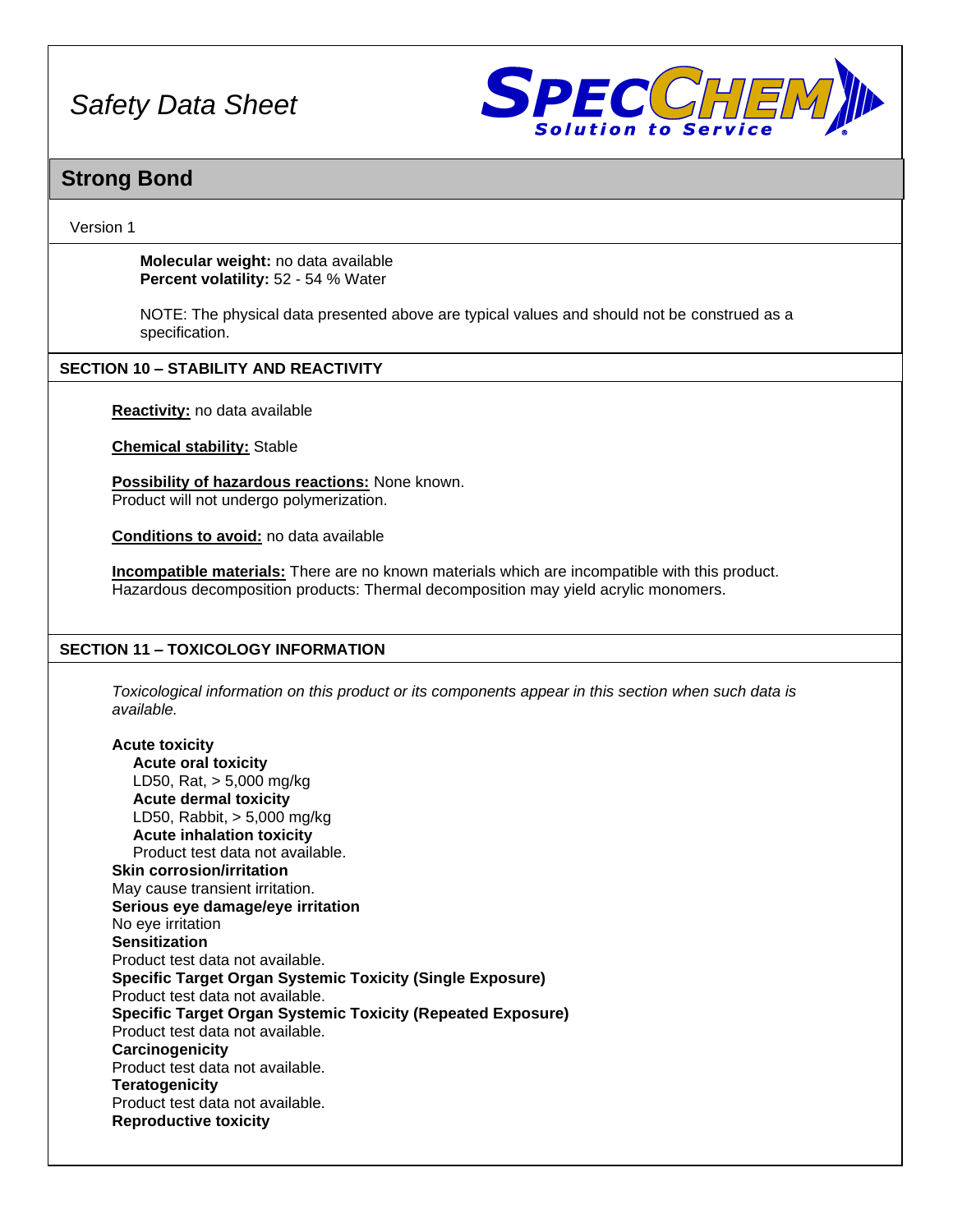

## **Strong Bond**

### Version 1

Product test data not available. **Mutagenicity** Product test data not available. **Aspiration Hazard** Product test data not available. **Additional information** No data are available for this material. The information shown is based on profiles of compositionally similar materials.

**COMPONENTS INFLUENCING TOXICOLOGY: Acrylic polymer(s) Acute inhalation toxicity** The LC50 has not been determined. **Residual monomers Acute inhalation toxicity** The LC50 has not been determined.

### **SECTION 12 – ECOLOGICAL INFORMATION**

*Ecotoxicological information on this product or its components appear in this section when such data is available.*

#### **General Information**

There is no data available for this product.

#### **Toxicity**

**Acrylic polymer(s) Acute toxicity to fish** No relevant data found. **Residual monomers Acute toxicity to fish** No relevant data found.

**Persistence and degradability Acrylic polymer(s) Biodegradability:** No relevant data found. **Residual monomers Biodegradability**: No relevant data found.

**Bioaccumulative potential Acrylic polymer(s) Bioaccumulation:** No relevant data found. **Residual monomers Bioaccumulation:** No relevant data found.

**Mobility in soil Residual monomers** No relevant data found.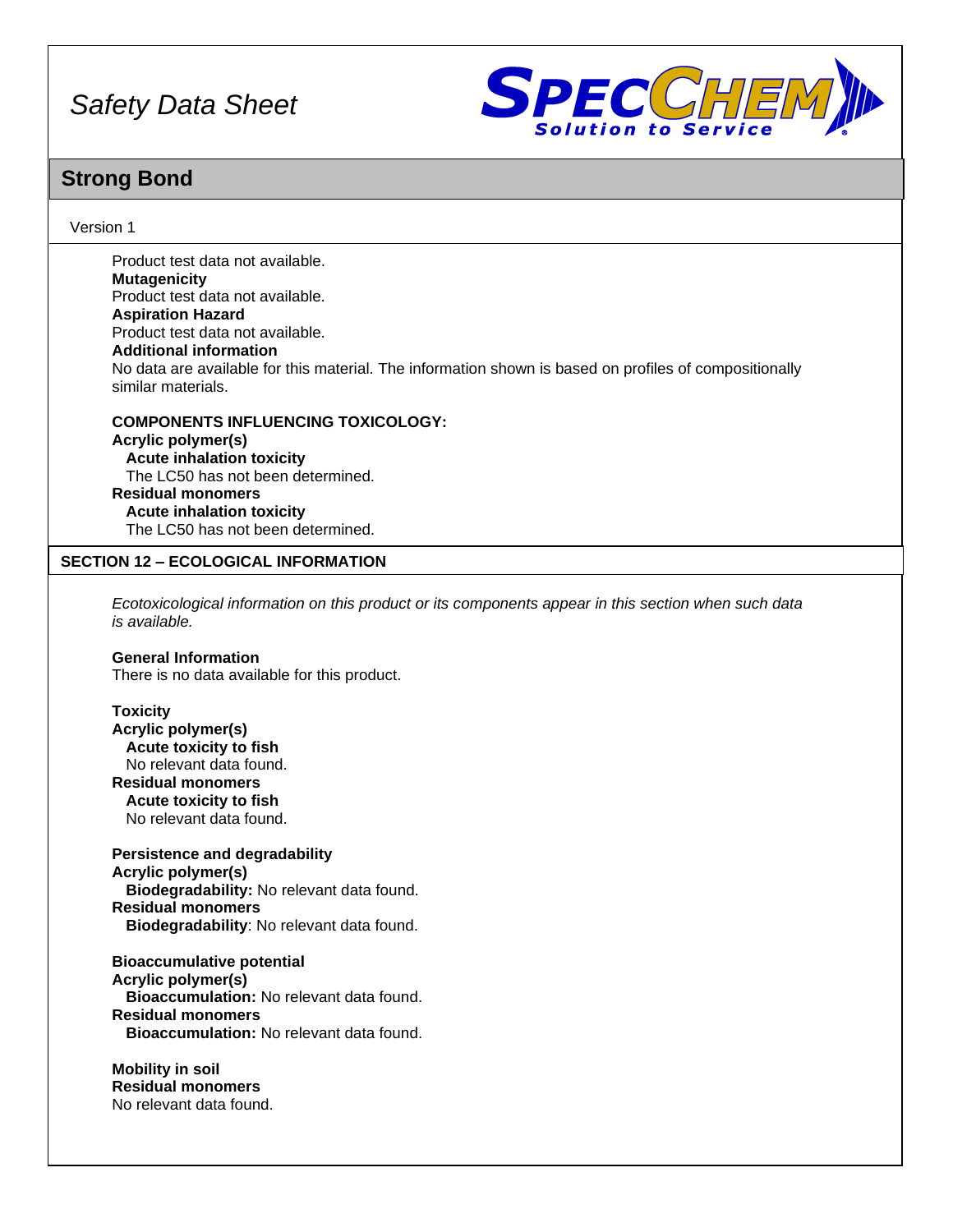

## **Strong Bond**

Version 1

### **SECTION 13 – DISPOSAL CONSIDERATIONS**

**Disposal methods:** Coagulate the emulsion by the stepwise addition of ferric chloride and lime. Remove the clear supernatant and flush to a chemical sewer. For disposal, incinerate or landfill at a permitted facility in accordance with local, state, and federal regulations.

### **SECTION 14 - TRANSPORTATION INFORMATION**

**DOT**

Not regulated for transport

### **Classification for SEA transport (IMO-IMDG):**

Not regulated for transport

**Transport in bulk according to Annex I or II of MARPOL 73/78 and the IBC or IGC Code:** Consult IMO regulations before transporting ocean bulk **Classification for AIR transport (IATA/ICAO):**

Not regulated for transport

This information is not intended to convey all specific regulatory or operational requirements/information relating to this product. Transportation classifications may vary by container volume and may be influenced by regional or country variations in regulations. Additional transportation system information can be obtained through an authorized sales or customer service representative. It is the responsibility of the transporting organization to follow all applicable laws, regulations and rules relating to the transportation of the material.

### **SECTION 15 – REGULATORY INFORMATION**

### **OSHA Hazard Communication Standard**

This product is considered non-hazardous under the OSHA Hazard Communication Standard (29CFR1910.1200).

**Superfund Amendments and Reauthorization Act of 1986 Title III (Emergency Planning and Community Right-to-Know Act of 1986) Sections 311 and 312**

This product is not a hazardous chemical under 29CFR 1910.1200, and therefore is not covered by Title III of SARA.

**Superfund Amendments and Reauthorization Act of 1986 Title III (Emergency Planning and Community Right-to-Know Act of 1986) Section 313**

This product does not contain a chemical which is listed in Section 313 at or above de minimis concentrations.

### **Comprehensive Environmental Response, Compensation, and Liability Act of 1980 (CERCLA) Section 103**

Releases of this material to air, land, or water are not reportable to the National Response Center under the Comprehensive Environmental Response, Compensation, and Liability Act (CERCLA) or to